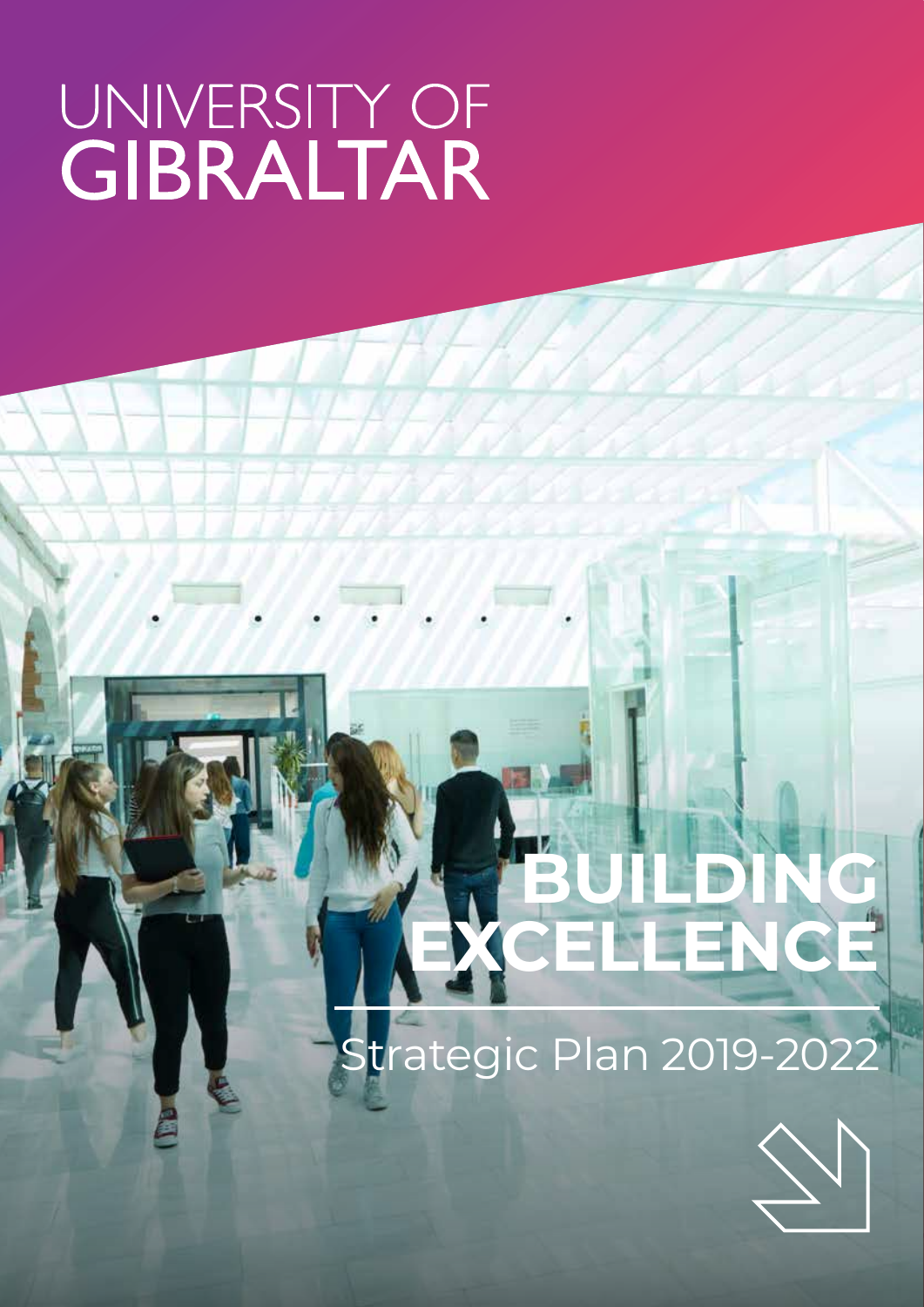

#### **University of Gibraltar**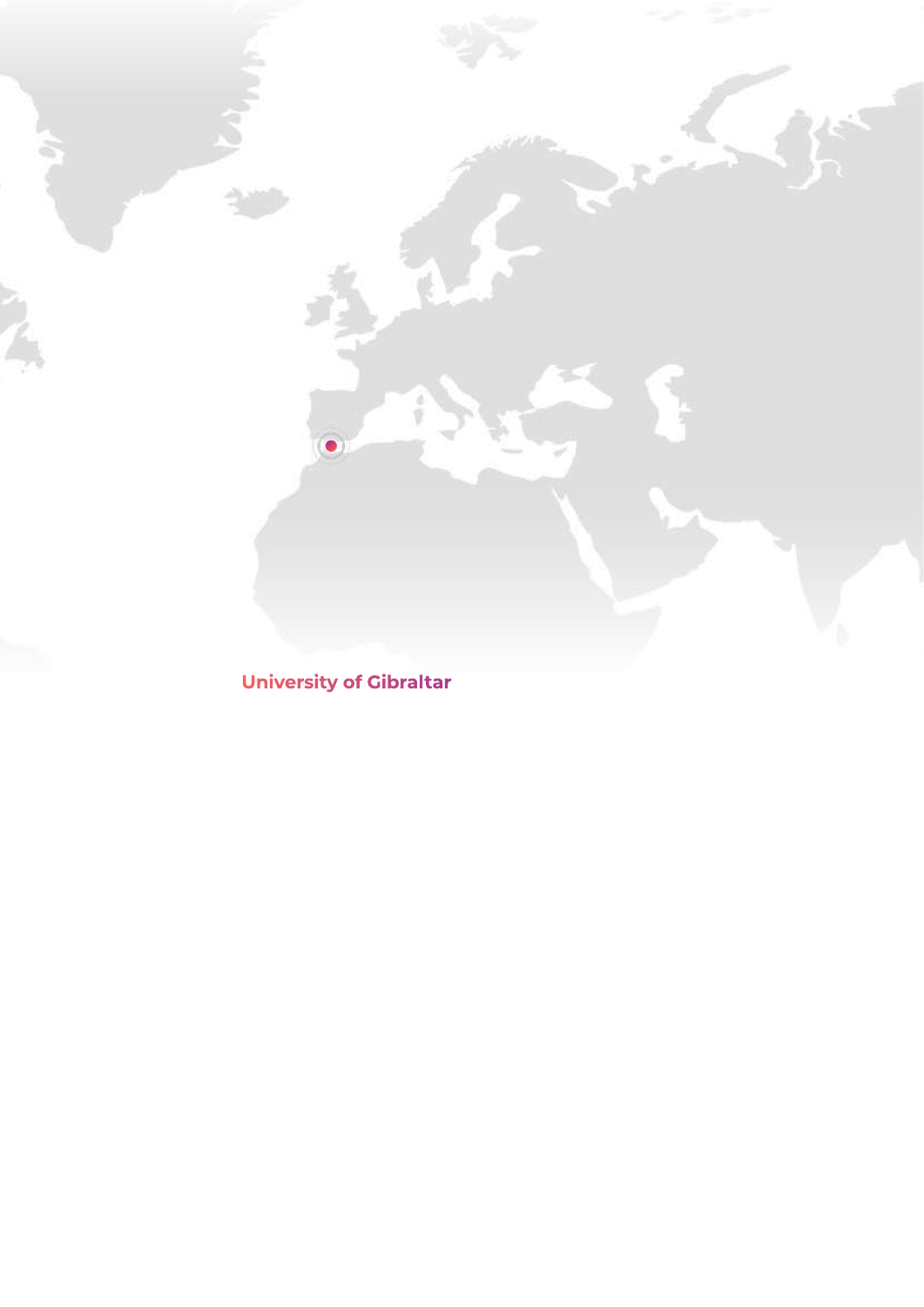## **CONTENTS**

| <b>Our Vision</b><br><b>Our Mission</b> | 4<br>5            |
|-----------------------------------------|-------------------|
|                                         |                   |
| <b>Realising our 2022 Vision</b>        | 8                 |
| 1. Our Curriculum Portfolio             | 9                 |
| 2. Our Research and Research Education  | 10                |
| 3. Our Learning                         | 11                |
| 4. Our Campus                           | $12 \overline{ }$ |
| 5. Our Student Support                  | 13                |
| 6. Our Corporate Governance             | 14                |

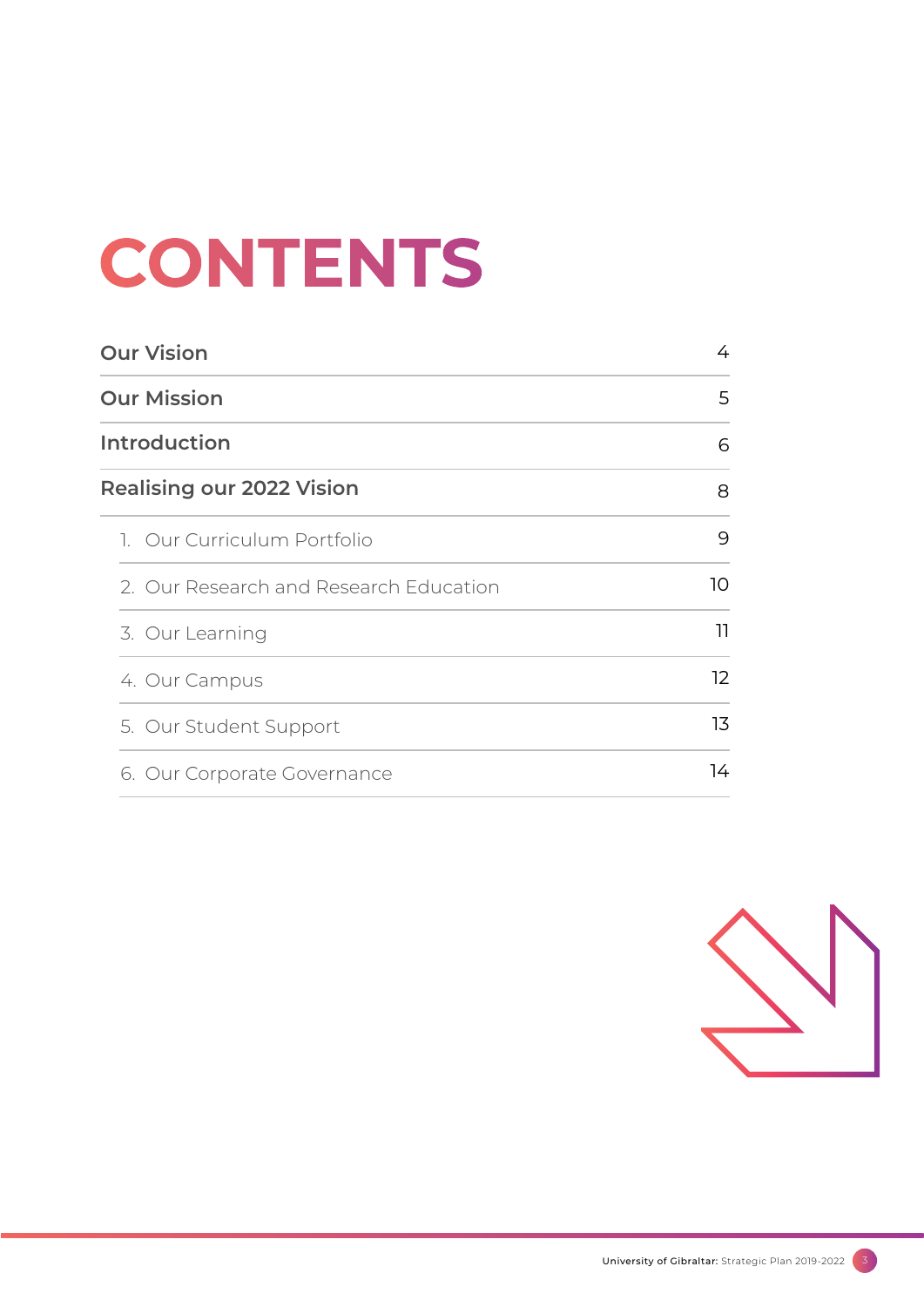

### **Our 2022 Vision**

An institution of excellence in teaching, learning and research.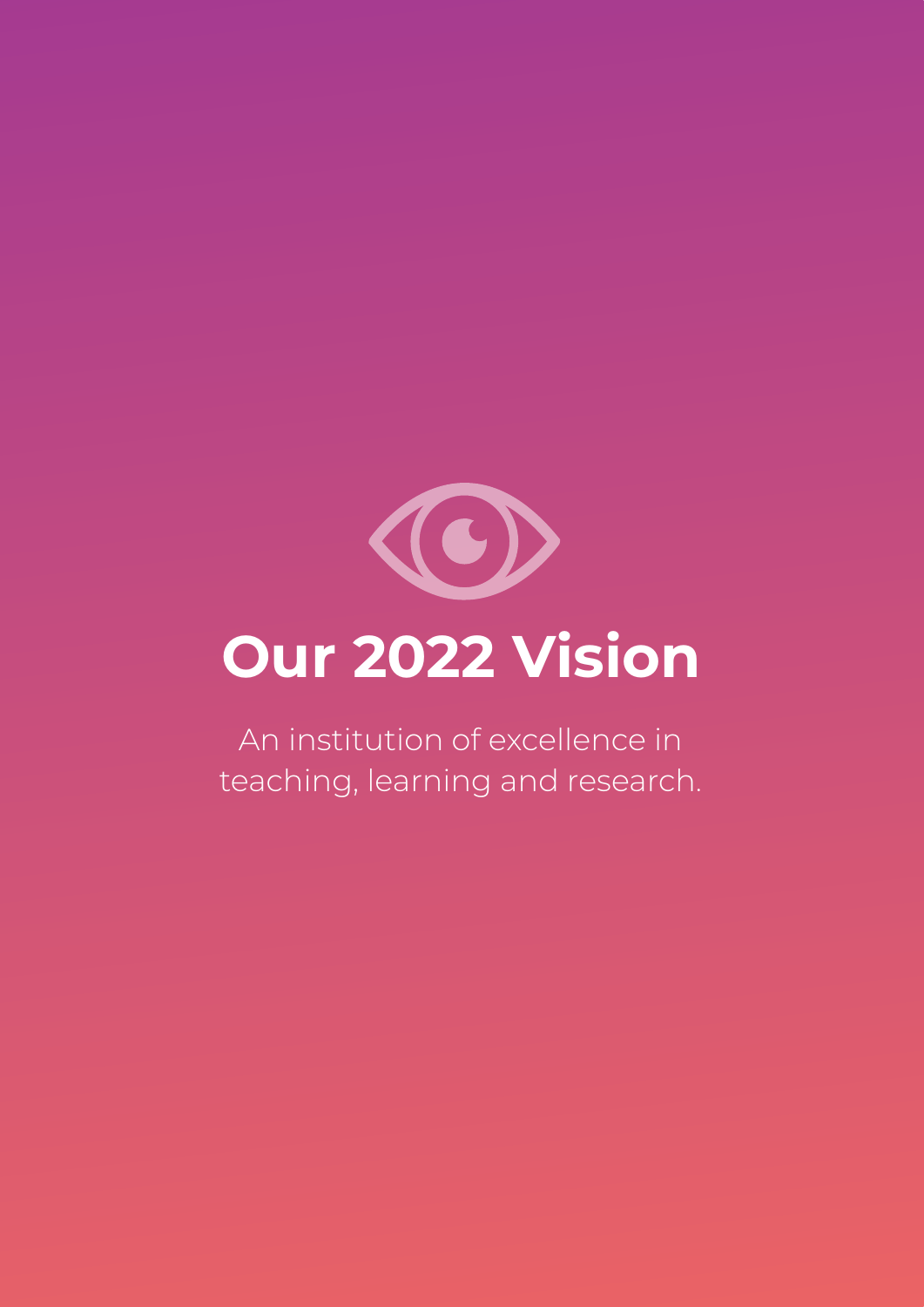## UNIVERSITY OF<br>GIBRALTAR

N SI SI SI AVAVIA

#### **Our Mission**

To respond to current societal needs as well as shape personal and professional futures through the pursuit of education, training and research.

Committed to high-quality teaching and learning, world-leading research, academic freedom as well as to the sustainable development of Gibraltar and its importance in the Mediterranean region. Partnerships with business, government, charitable foundations, healthcare and educational institutions lie at the heart of the University's mission.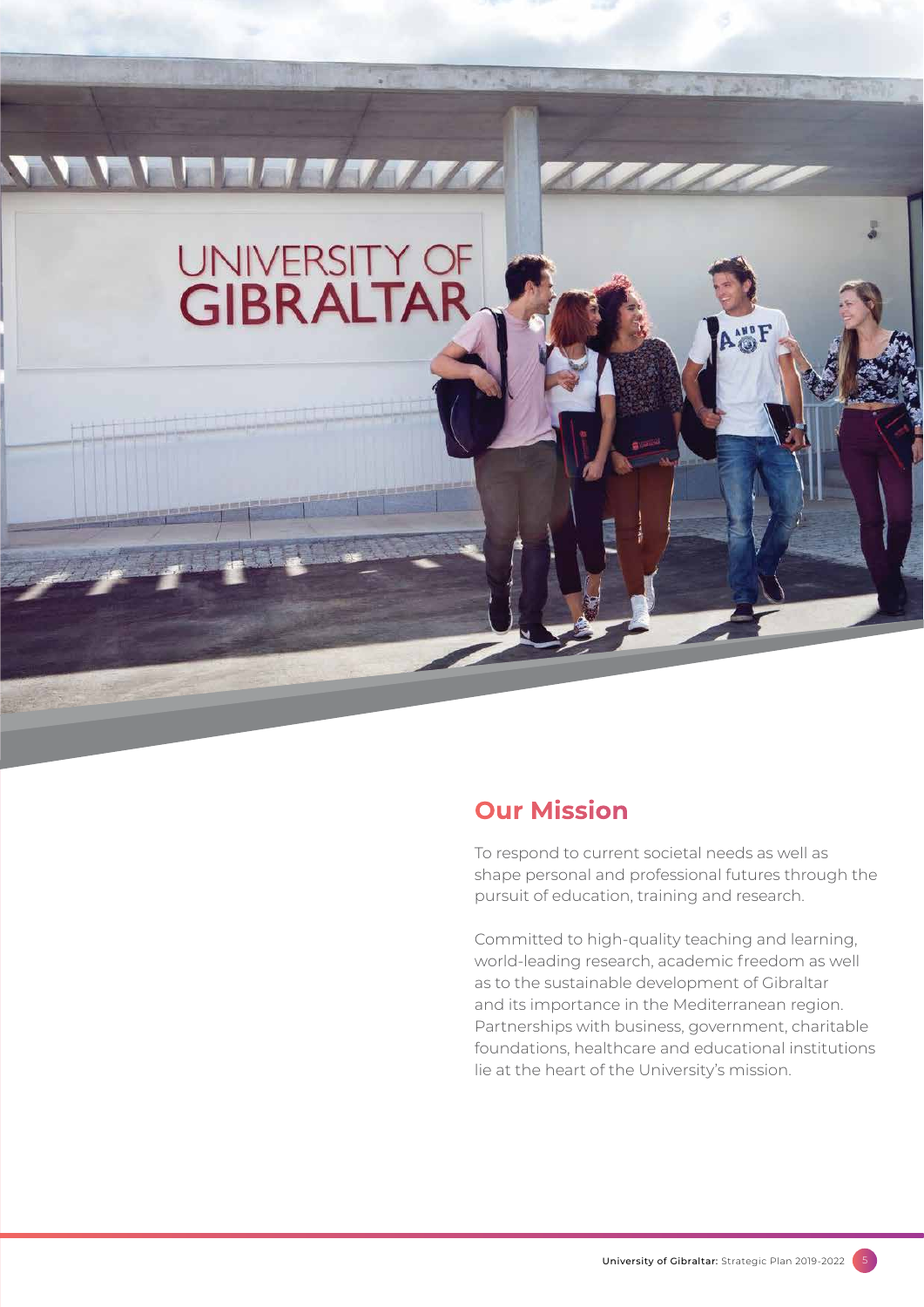

#### **Introduction**

The University of Gibraltar ('UoG' or the 'University') is a vibrant and ambitious new University in an exceptional location that provides an inescapable connection with North Africa, the Mediterranean and the Atlantic. Being young, ambitious and adaptable, we can respond to global issues as well as priorities of relevance to local and surrounding areas. Committed to cutting-edge research and highquality teaching and learning, our small, yet diverse, portfolio of courses reflects our ability to respond proactively to societal, economic and environmental issues, providing our students with skills that make them employable and relevant. Our small class sizes, combined with the expertise of our academic staff, meaningful placements and work experience opportunities enable us to deliver an exceptional student experience.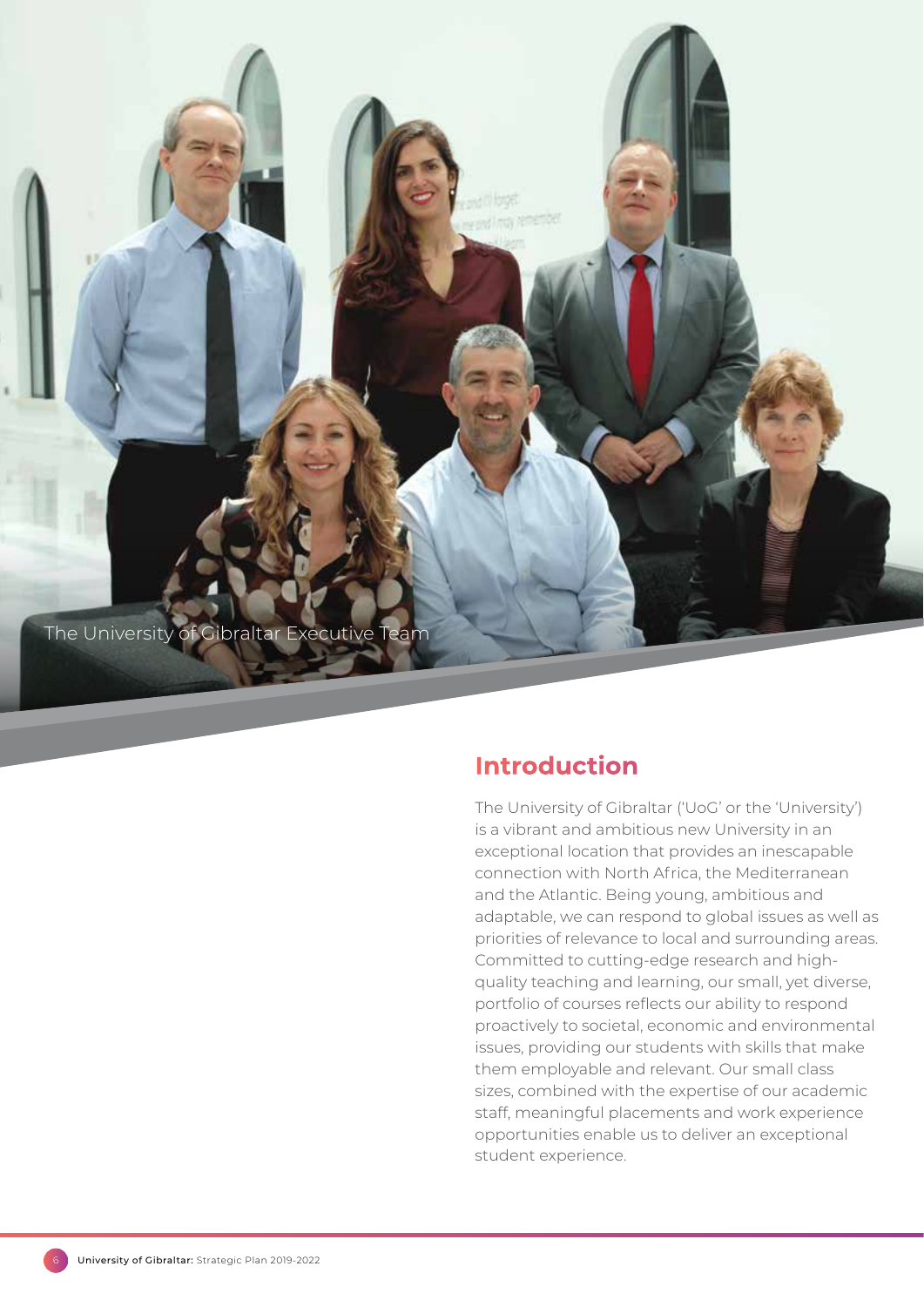This strategic plan outlines the direction that UoG will take during the period 2019-2022, reflecting University values as well as aspirations. The plan echoes the aims and objectives of a young, vibrant institution that has undergone significant development since its inception in 2015 and

continues to operate in a complex and challenging education environment. An overarching theme for this plan is building excellence.

This plan is the outcome of a process involving input from numerous stakeholders including the Board of Governors, Academic Board and its subcommittees, HMGOG, Key Advisory Groups, research, teaching, administrative and management staff, associates, and students.

"The plan echoes the aims and objectives of a young, vibrant institution that has undergone significant development since its inception in 2015 and continues to operate in a complex and challenging educational environment. An overarching theme for the plan is 'building excellence'".

The plan emphasizes student success and support, an outstanding learning experience, along with the need to increase our portfolio of quality assured taught and research degrees as well as professional qualifications and continuing professional development courses, production of research that is

of international significance, modern effective facilities and effective, transparent governance. Although not detailed here, resources for achievement of each strategic priority and accompanying goal have been included in the University Business Plan.

The University of Gibraltar's ongoing success will continue to be the product of the hard work and creativity of our dedicated staff, students and

Aligning closely with the legislative framework supporting the University, this plan also aims to build on our recent achievements and take advantage of the changing educational landscape as well as Gibraltar's strengths in areas such as Business, New Technologies (e.g. FinTech, Insurtech), Gaming and Maritime.

The plan's six priorities (curriculum, research and research education, learning, campus, student support and corporate governance), affirm and advance the University's mission as well as our commitment to the UK framework of quality standards in educational provision (the QAA).

Governors as well as our partnerships with business, government, charitable foundations and other educational institutions. The 2019-2022 strategic plan reflects our high expectations and desire to continually seek new opportunities that support our vision of excellence in teaching, learning and research within a Mediterranean setting.

This plan reflects both internal and external realities and is intended to function as a living document open to fresh ideas and unforeseen possibilities, whilst at the same time providing a pathway to channel and accelerate the enormous potential that is the University of Gibraltar.

#### **Catherine Bachleda**

Vice Chancellor (Ag)

Dance S.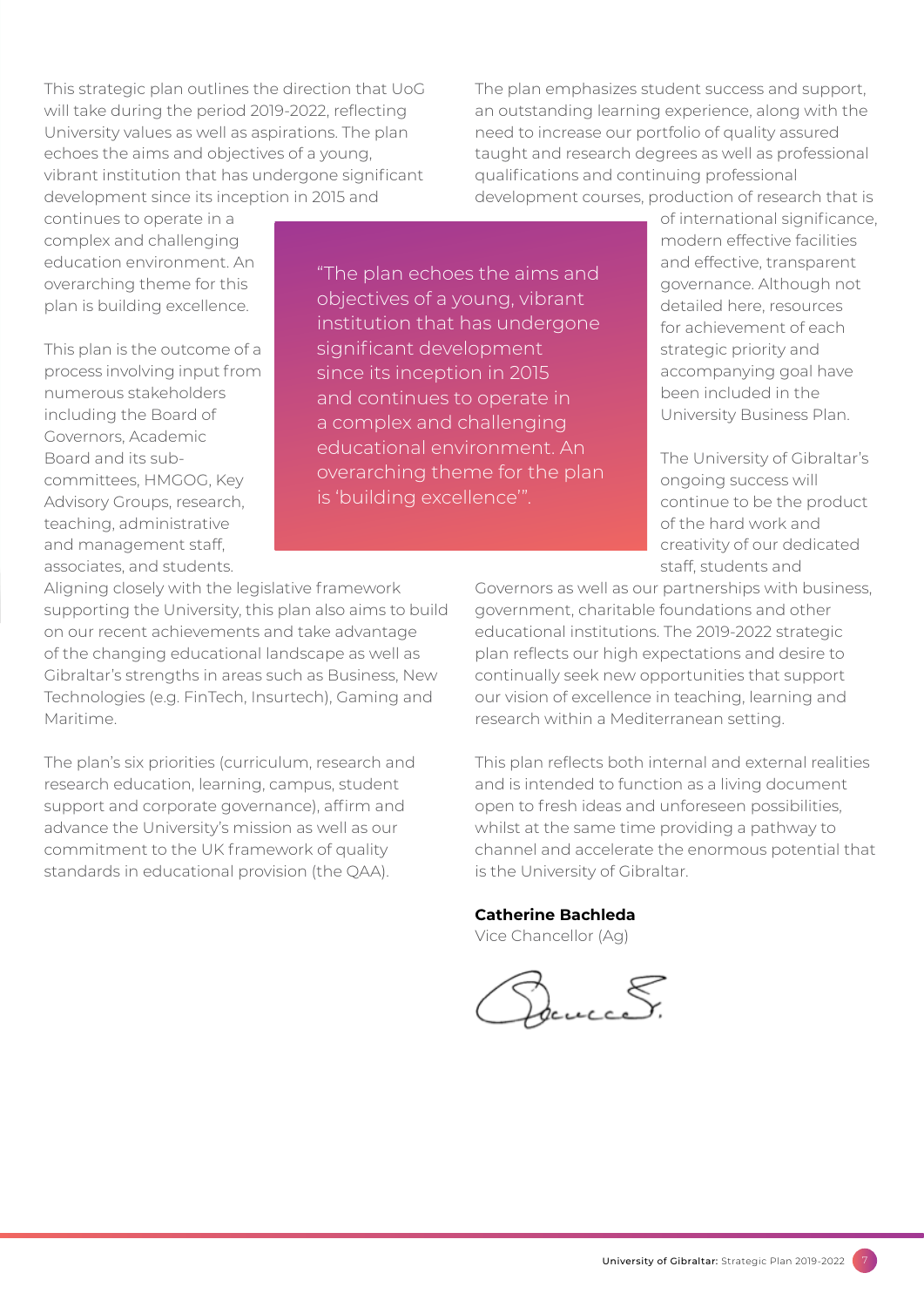

#### **Realising our 2022 Vision**

#### **Strategic Priorities**

Based on the University mission, the underpinning legislative framework provided by the University of Gibraltar Act 2015, consideration of domestic, regional and international environments, and the contribution of stakeholders that include HMGOG, Board of Governors, Academic Board and its subcommittees, Key Advisory Groups, research, teaching, administrative and management staff, associates, and students, six strategic priorities have been identified for 2022. These are:

As detailed below, within each of these strategic priorities, strategic goals have been identified that will assist us to achieve our vision of an institution of excellence in teaching, learning and research. In turn, measures in the form of key performance indicators (KPIs) have been identified for each strategic goal to enable us to monitor and report annually on progress made towards our 2022 vision.1

Our commitment to our Strategic Plan is collective; the entire University is responsible for its delivery and achievement.2

- **•** Our Curriculum Portfolio
- **•** Our Research and Research Education
- **•** Our Learning
- **•** Our Campus
- **•** Our Student Support
- Our Corporate Governance

<sup>&</sup>lt;sup>1</sup> In monitoring and reporting on progress annually, we anticipate that strategic priorities and goals will remain unchanged during the life of the Plan, however KPIs may be modified in response to changes in our operating environment.

<sup>&</sup>lt;sup>2</sup> As the University grows, complementary strategies and plans for various departments/ business units will be developed to underpin and support this University-level strategic plan.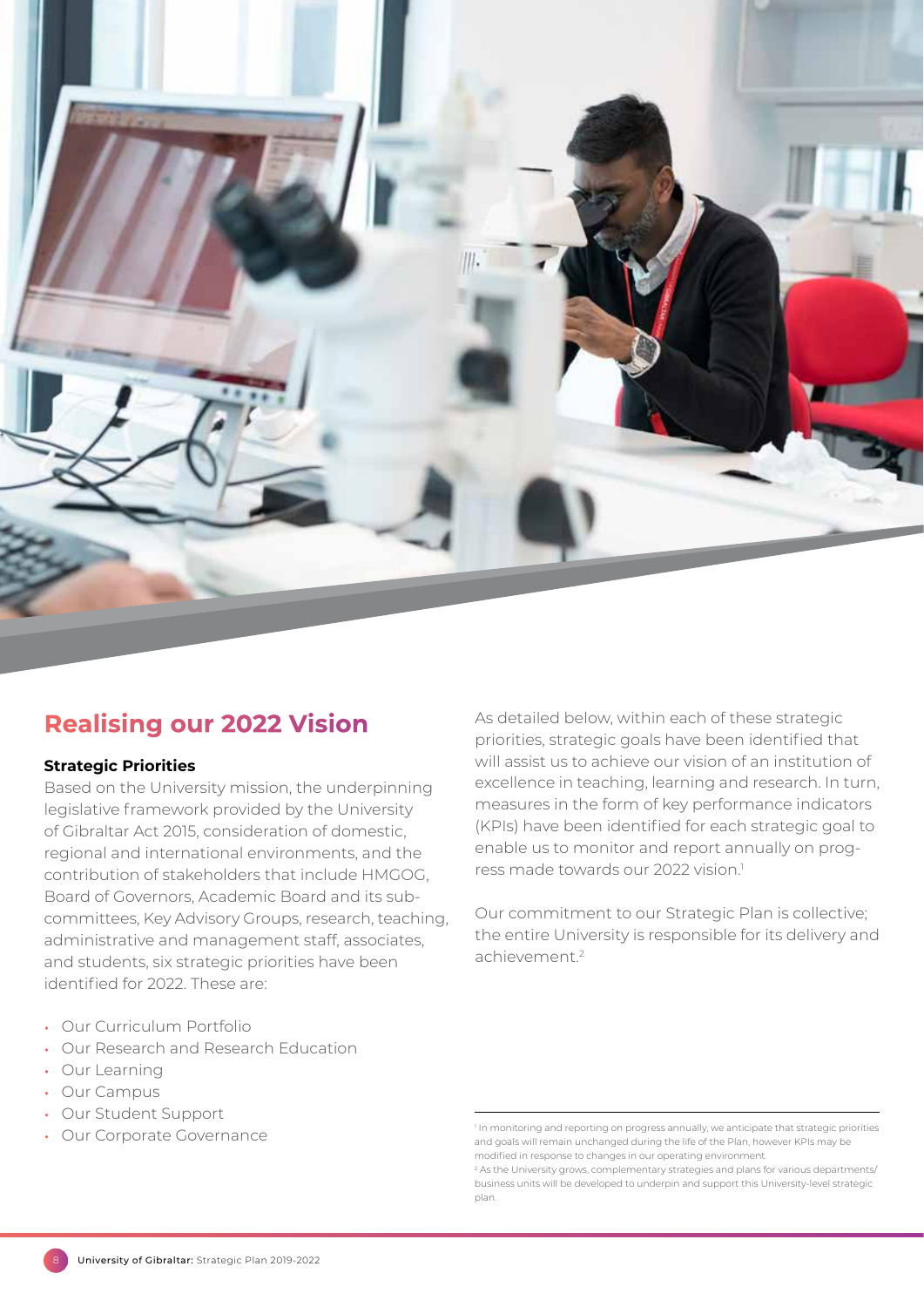





#### **1. Our Curriculum Portfolio**

The University of Gibraltar ('UoG') has a commitment to mission-aligned curriculum growth by expanding offerings that build upon the Rock's unique environment such as Marine science, Maritime studies, Gibraltar and Mediterranean Studies; offerings that draw on the expertise of the local and regional business community such as New Technologies (e.g. FinTech, Blockchain), Law, Gaming, Accountancy, Education, Management, Tourism and Hospitality, Sports and Health; offerings that build on the Rock's bilingual environment such as English for Academic purposes and Languages for business; and offerings that are informed by international perspectives.

The following strategic goals will assist us to achieve our commitment to mission-aligned curriculum growth and the accompanying KPIs will assist us to monitor our progress each year.

**• Goal:** UoG will increase its current provision of taught degrees that align with the University of Gibraltar Act 2015 and respond to local, regional and/or international needs.

#### Measured by:

• Number of new taught degrees successfully established.

**• Goal:** UoG will increase its current provision of professional qualifications and continuing professional development (CPD) courses that respond to local and regional needs.

#### Measured by:

• Number of new professional qualifications and CPD courses successfully established.

**• Goal:** UoG will provide quality assured taught and research degrees.

#### Measured by:

• Completion of a UK Quality Assurance Agency review.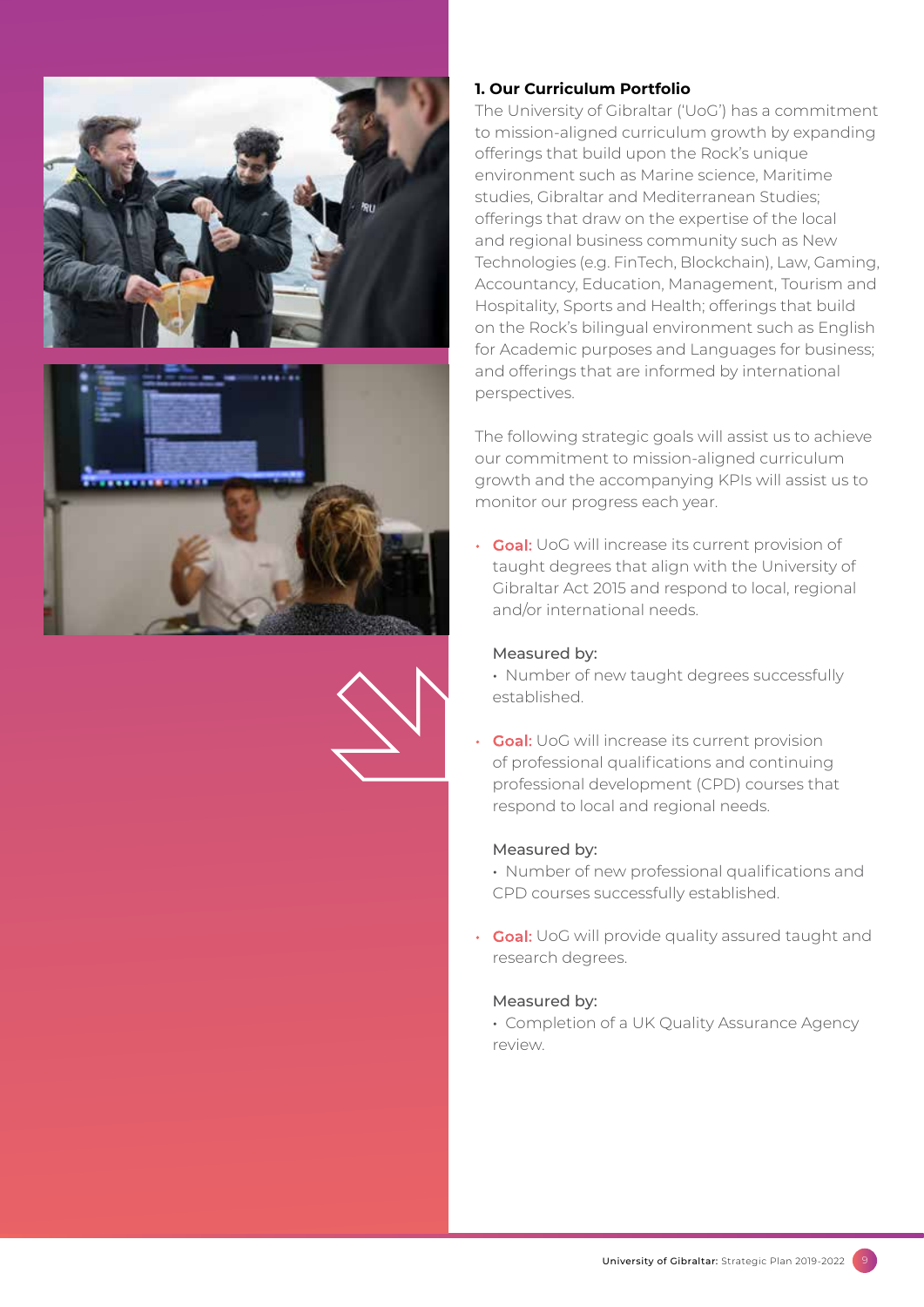





#### **2. Our Research and Research Education**

The University of Gibraltar has a commitment to producing research that builds on research strengths, builds local capacity, attracts funding and is recognised for its international significance and impact. In addition, UoG is committed to establishing local partnerships and international collaborative agreements, as well as to providing excellent research opportunities for its researchers.

The following strategic goals will assist us to achieve our commitment to research and research education and the accompanying KPIs will assist us to monitor our progress each year.

**• Goal:** UoG will produce research of international significance and impact.

#### Measured by:

- Percentage of research articles published in high impact journals or books.
- **• Goal:** UoG will increase its income received from research grants and funding submissions.

#### Measured by:

• Total value of research grants/funding obtained.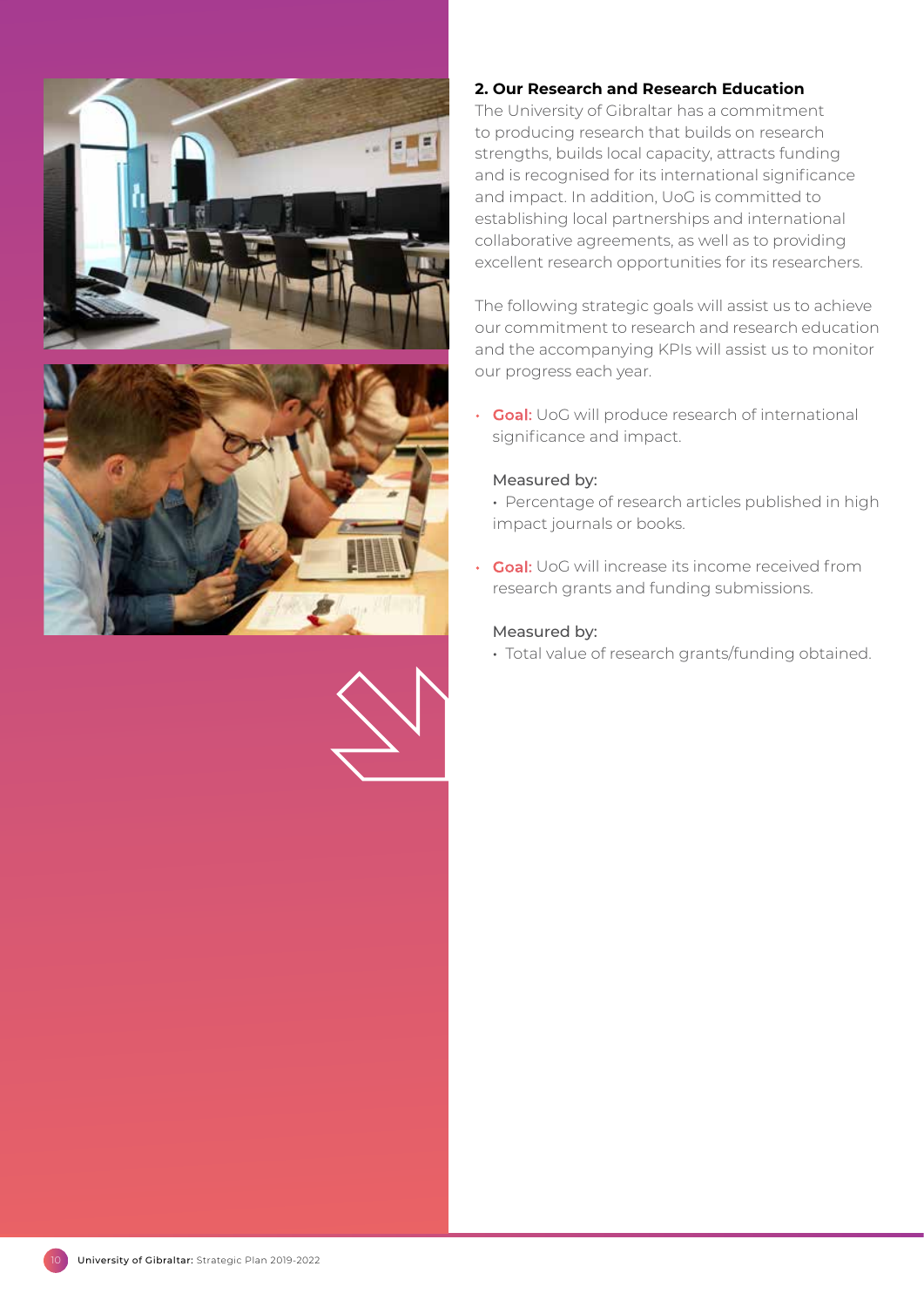





#### **3. Our Learning**

The University of Gibraltar has a commitment to learning that optimizes the student's academic and personal potential; is founded on excellent relationships and communication between students and staff; values the human dimension of education (face to face and blended); sees a student as a person rather than a number; has educators who have industry experience and are committed to providing participatory and active learning opportunities which make learning enjoyable, relevant and impactful; and has placements, study abroad and work experience opportunities to develop global citizenship and employability skills.

The following strategic goals will assist us to achieve our commitment to a strong learning ethos and the accompanying KPIs will assist us to monitor our progress each year.

**• Goal:** UoG will provide an outstanding learning experience.

#### Measured by:

• Student perceived satisfaction with the quality of teaching and assessment per the University wide (UK-NSS aligned) annual student survey3 (or our rating in a TEF equivalent).

- Student perceived satisfaction with the quality of the overall learning experience per the University wide (UK-NSS aligned) annual student survey.<sup>4</sup>
- Percentage/proportion of academic teaching staff with i) HEA Fellowships and/or recognised teaching qualifications/training; ii) current industry experience.
- **• Goal:** The UoG learning experience will optimise student success.

#### Measured by:

- Percentage/proportion of students who progress to the next level and/or complete their studies per their agreed study plan.
- Percentage/proportion of full-time graduates who are employed or undertaking further studies within six months of graduation.

<sup>3</sup> Combined average response to relevant questions on (UK-NSS aligned) annual student survey. 4 Combined average response to relevant questions on (UK-NSS aligned) annual student survey.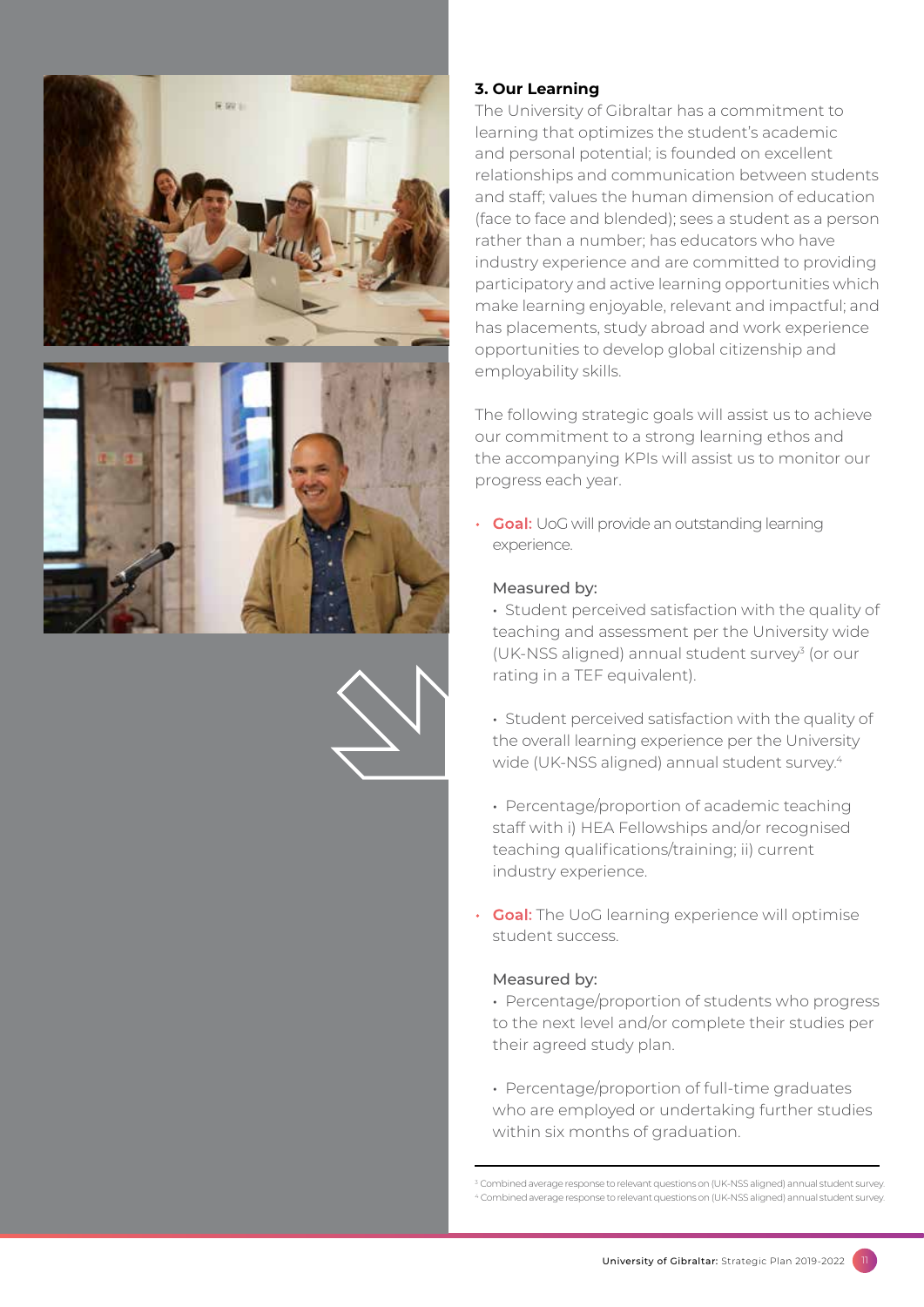



#### **4. Our Campus**

The University of Gibraltar has a commitment to providing a campus that contributes to every aspect of student life, reflected by modern learning facilities; dedicated spaces for academic and professional communities; residential accommodation for international students; abundance of open space; sports, social and other engagement opportunities for students; sustainable campus initiatives; and access to Associate Campuses.

The following strategic goal will assist us to achieve our Campus commitment and the accompanying KPIs will assist us to monitor our progress each year.

**• Goal:** UoG will provide modern effective learning facilities.

#### Measured by:

• Student perceived satisfaction with the overall quality of the campus facilities (including ICT and connectivity, classrooms, food, accommodation) per the University wide (UK-NSS aligned) annual student survey.<sup>5</sup>

• Staff (teaching and non-teaching) perceived satisfaction with the overall quality of the campus facilities (including ICT, offices, classrooms, resources) per the University wide (UK-NSS aligned) annual student survey.

<sup>5</sup> Combined average response to relevant questions on (UK-NSS aligned) annual student survey.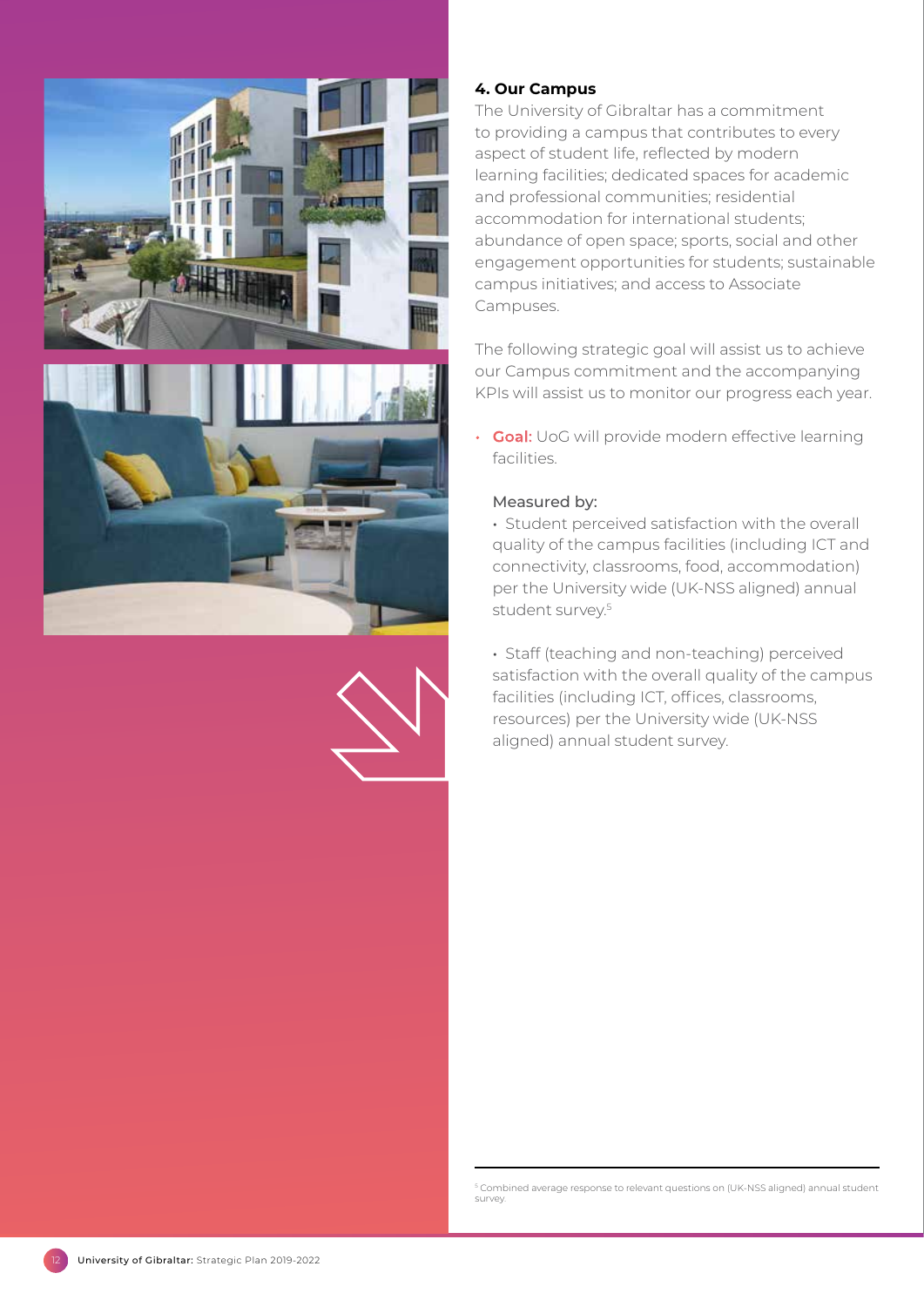





#### **5. Our Student Support**

The University of Gibraltar has a commitment to ensuring that whilst at the University students enjoy: an excellent student experience and develop a sense of community and identity; a smooth administration process, from enrolment to graduation; high levels of connectivity, access to a robust VLE, remote access and mobile apps that support learning; support with visa and relocation issues (if an international student); access to personal and pastoral support; and access to a broad range of sporting, social and cultural engagement opportunities.

The following strategic goal will assist us to achieve our student support commitment and the accompanying KPI will assist us to monitor our progress each year.

**• Goal:** UoG will provide an outstanding student experience.

#### Measured by:

• Perceived overall satisfaction with the student experience (including admissions; visas; social offerings; health and well-being; personalized support, career development), per the University wide (UK-NSS aligned) annual student survey.6

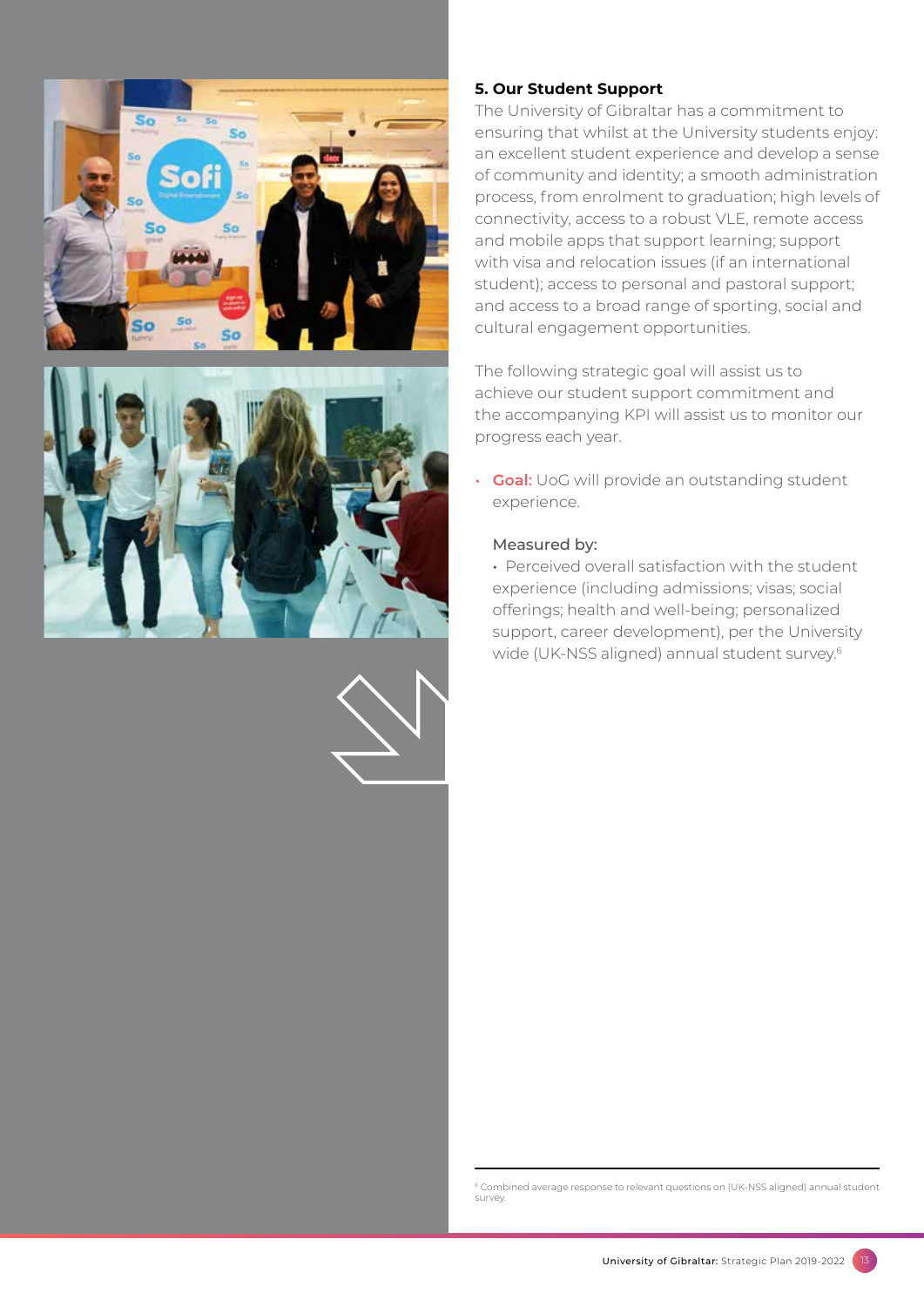





#### **6. Our Corporate Governance**

The University of Gibraltar has a commitment to the triple bottom line (social, environmental and financial considerations) in institutional decisionmaking; contributing to the well-being and prosperity of our region; social responsibility, global citizenship and environmental sustainability; good governance; leading HR and management practices; robust financial management; open, accountable and transparent work; and striving towards economic self-sufficiency.

The following strategic goals will assist us to achieve our corporate governance commitment and the accompanying KPIs will assist us to monitor our progress each year.

**• Goal:** UoG will strive towards financial selfsufficiency.

#### Measured by:

• Reduction in total value of annual HMGoG grant income received.

- Increase in annual income derived from tuition fees.
- Increase in annual income derived from campus hire.
- **• Goal:** UoG will operate under good governance and management frameworks.

#### Measured by:

• Completion of Internal Audits by external assurance agency.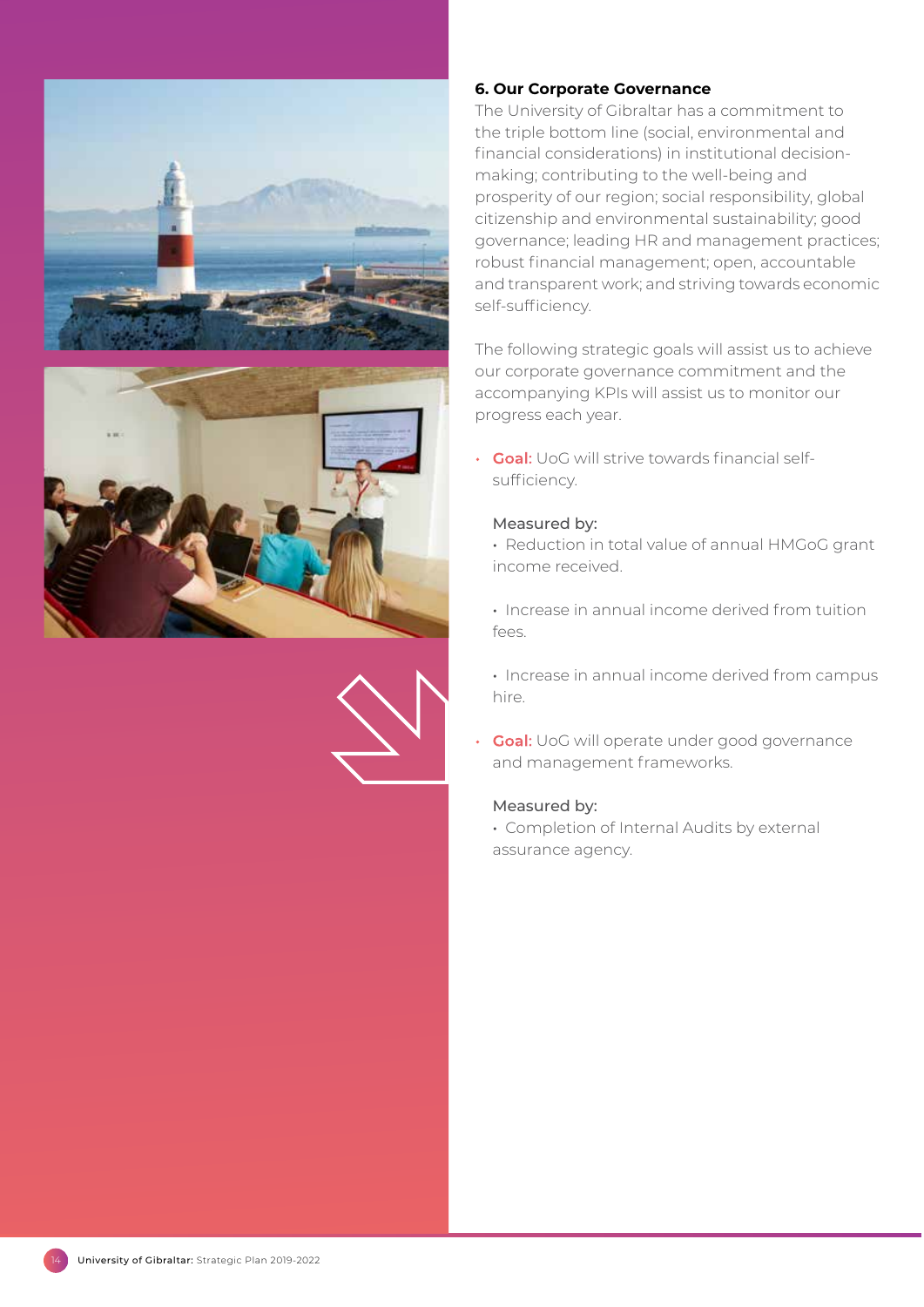